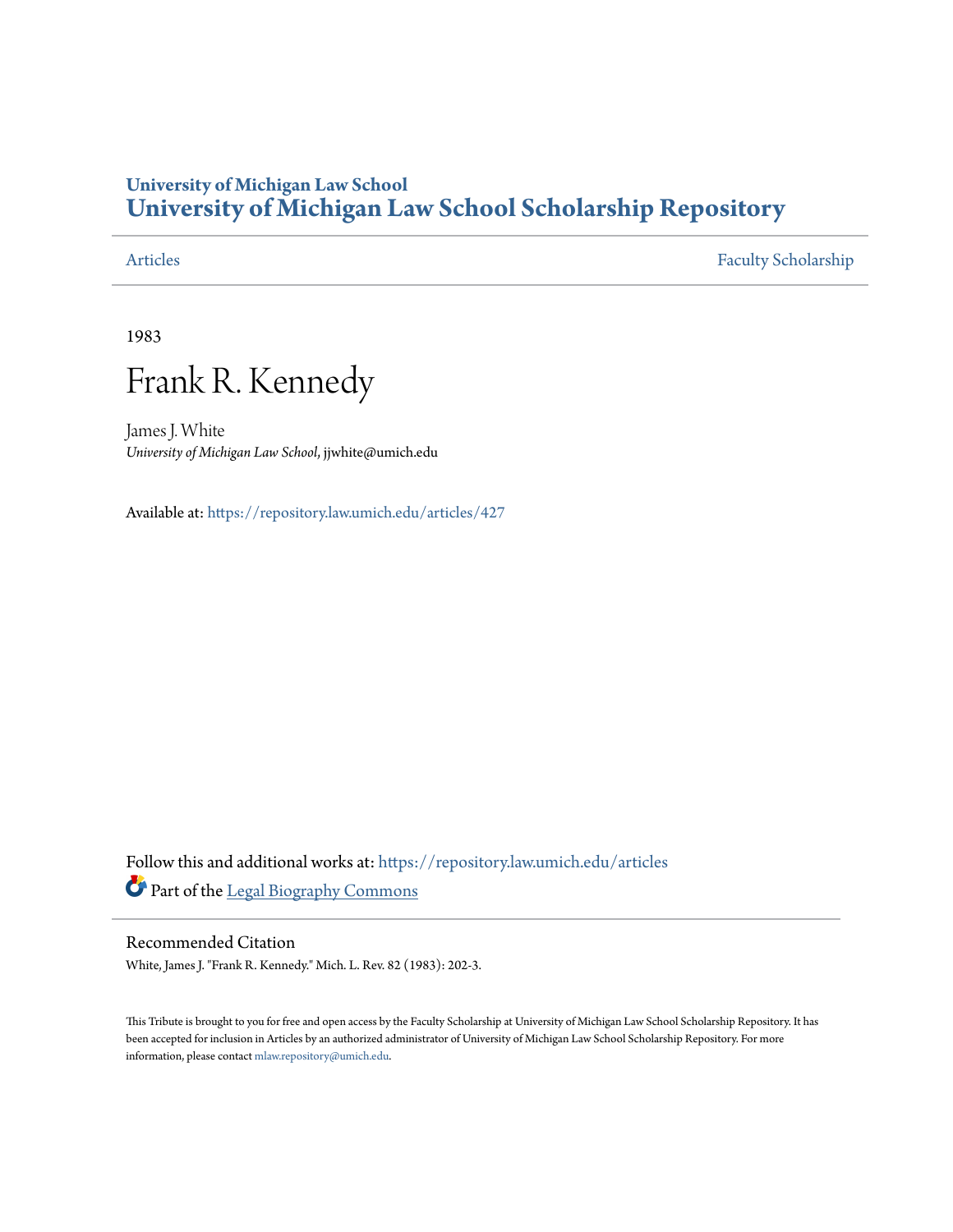### **FRANK R. KENNEDY**

#### *James J White\**

In an academic world thickly populated with persons of unlimited ego but of limited scholarly output, Frank Kennedy stands out as a remarkable exception. On the one hand he is the author of scholarly writings too numerous to recount; on the other he is a man of deep humility. A reader or listener soon learns he has strong views which he states with power and precision. Yet his humility is such that he will listen patiently to the most idiotic view of a colleague or student and will kindly help them find their way.

Frank's work as a scholar is as important as it is extensive. The crowning achievement of that work is the Bankruptcy Reform Act of 1978. While not every word in that act came from his pen, Frank Kennedy has a greater claim to be its author than does any other single person. Passed in 1978, the Act is the direct descendant of the bill that was introduced in 1973 and was the product of the Commission on Bankruptcy Laws of the United States. During its entire existence beginning in 1971, Frank Kennedy served as the executive director of that commission. In that capacity he not only drafted portions of the law and directed drafting of other portions but also conducted and directed a variety of studies to determine the appropriate substantive content of the new law. How many scholars can make the claim not merely that they have tinkered with the law or proposed radical and provocative ideas but that they have been one of the important forces in the enactment of an entirely new body of law? In that achievement alone Frank Kennedy surpasses nearly all of the rest of us. By it he has worked an influence on the law of the United States that few persons inside academia or out will ever be able to match.

Frank Kennedy's scholarship did not begin with the Bankruptcy Reform Act nor has it ended there. He has published more than 100 papers. An examination of those articles shows an admirable capacity to stick to his last. For example, his two articles published in the *Michigan Journal of Law Reform* on the automatic stay are the most

<sup>\*</sup> Professor of Law, University of Michigan. B.A. **1956,** Amherst College; **J.D. 1962,** University of Michigan.  $-$  Ed.